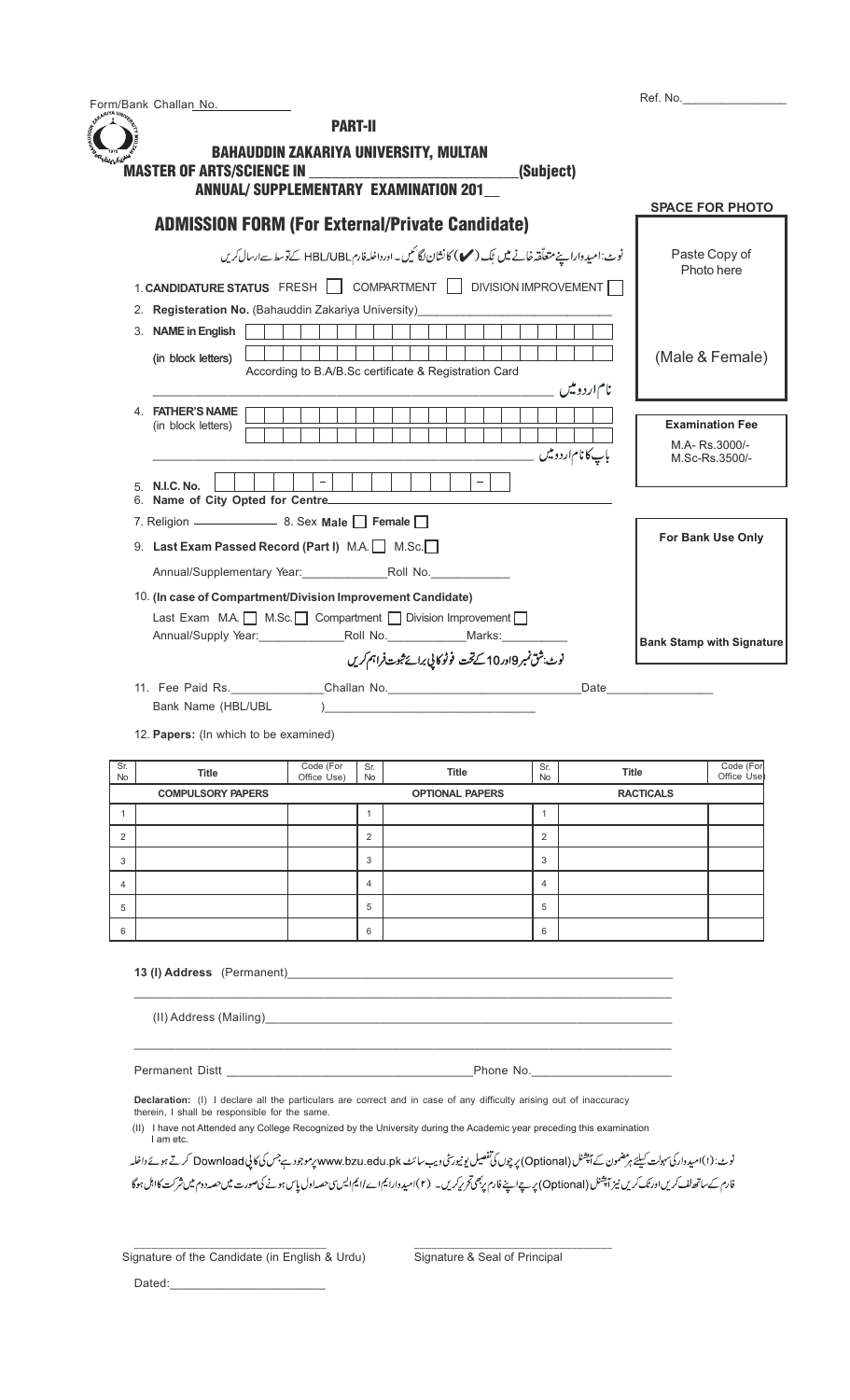|                                                    | Form/Bank Challan No.                                       |                                                                                                                                                                                                                                                                                                                                                                                                                                                                                                                                                           |                                |                                                                                                         |                                |                             |                  |                                                             |
|----------------------------------------------------|-------------------------------------------------------------|-----------------------------------------------------------------------------------------------------------------------------------------------------------------------------------------------------------------------------------------------------------------------------------------------------------------------------------------------------------------------------------------------------------------------------------------------------------------------------------------------------------------------------------------------------------|--------------------------------|---------------------------------------------------------------------------------------------------------|--------------------------------|-----------------------------|------------------|-------------------------------------------------------------|
|                                                    |                                                             | <b>PART-II</b>                                                                                                                                                                                                                                                                                                                                                                                                                                                                                                                                            |                                |                                                                                                         |                                |                             |                  |                                                             |
|                                                    | <b>MASTER OF ARTS/SCIENCE IN</b>                            | <b>BAHAUDDIN ZAKARIYA UNIVERSITY, MULTAN</b>                                                                                                                                                                                                                                                                                                                                                                                                                                                                                                              |                                |                                                                                                         | (Subject)                      |                             |                  |                                                             |
|                                                    |                                                             | <b>ANNUAL/ SUPPLEMENTARY EXAMINATION 201</b>                                                                                                                                                                                                                                                                                                                                                                                                                                                                                                              |                                |                                                                                                         |                                |                             |                  | <b>SPACE FOR PHOTO</b>                                      |
|                                                    |                                                             | <b>ADMISSION FORM (For Regular Candidate)</b>                                                                                                                                                                                                                                                                                                                                                                                                                                                                                                             |                                |                                                                                                         |                                |                             |                  |                                                             |
|                                                    |                                                             | نوٹ:امیدواراپنے متعلّقہ خانے میں لِک (مس) کانشان لگا کمیں۔ اورداخلہ فارمHBL/UBL میں فیس جمع کر داکراپنے کالج کے توسط سے ارسال کریں ا                                                                                                                                                                                                                                                                                                                                                                                                                      |                                |                                                                                                         |                                |                             |                  | Paste Copy of                                               |
|                                                    |                                                             | 1. CANDIDATURE STATUS FRESH COMPARTMENT DIVISION IMPROVEMENT                                                                                                                                                                                                                                                                                                                                                                                                                                                                                              |                                |                                                                                                         |                                |                             |                  | Photo here                                                  |
|                                                    | 2. Name of College                                          | 3. Registeration No. (Bahauddin Zakariya University)____________________________                                                                                                                                                                                                                                                                                                                                                                                                                                                                          |                                |                                                                                                         |                                |                             |                  |                                                             |
|                                                    | 4. NAME in English                                          |                                                                                                                                                                                                                                                                                                                                                                                                                                                                                                                                                           |                                |                                                                                                         |                                |                             |                  |                                                             |
|                                                    | (in block letters)                                          | According to B.A/B.Sc certificate & Registration Card                                                                                                                                                                                                                                                                                                                                                                                                                                                                                                     |                                |                                                                                                         |                                |                             |                  | (Male & Female)                                             |
|                                                    |                                                             |                                                                                                                                                                                                                                                                                                                                                                                                                                                                                                                                                           |                                |                                                                                                         |                                | نام اردوییں                 |                  |                                                             |
|                                                    | 5. FATHER'S NAME<br>(in block letters)                      |                                                                                                                                                                                                                                                                                                                                                                                                                                                                                                                                                           |                                |                                                                                                         |                                |                             |                  | <b>Examination Fee</b>                                      |
|                                                    |                                                             |                                                                                                                                                                                                                                                                                                                                                                                                                                                                                                                                                           |                                |                                                                                                         |                                | با پ کا نام <i>ارد</i> ومیں |                  | M.A- Rs.3000/-                                              |
|                                                    |                                                             | $\equiv$                                                                                                                                                                                                                                                                                                                                                                                                                                                                                                                                                  |                                |                                                                                                         |                                |                             |                  | M.Sc-Rs.3500/-                                              |
|                                                    | 6. N.I.C. No.                                               |                                                                                                                                                                                                                                                                                                                                                                                                                                                                                                                                                           |                                |                                                                                                         |                                |                             |                  |                                                             |
|                                                    |                                                             |                                                                                                                                                                                                                                                                                                                                                                                                                                                                                                                                                           |                                |                                                                                                         |                                |                             |                  |                                                             |
|                                                    |                                                             | 10. Last Exam Passed Record(Part I) M.A. M.Sc.                                                                                                                                                                                                                                                                                                                                                                                                                                                                                                            |                                |                                                                                                         |                                |                             |                  | For Bank Use Only                                           |
|                                                    |                                                             |                                                                                                                                                                                                                                                                                                                                                                                                                                                                                                                                                           |                                |                                                                                                         |                                |                             |                  |                                                             |
|                                                    |                                                             |                                                                                                                                                                                                                                                                                                                                                                                                                                                                                                                                                           |                                | Annual/Supply Year: Roll No. Marks: Marks:<br>نوٹ شق نمبر10اور11 کے تحت فوٹوکا پی برائے ثبوت فراہم کریں |                                |                             |                  |                                                             |
|                                                    | Bank Name (HBL/UBL<br>13. Papers: (In which to be examined) |                                                                                                                                                                                                                                                                                                                                                                                                                                                                                                                                                           |                                |                                                                                                         |                                | Date                        |                  |                                                             |
|                                                    | Title                                                       | Code (For<br>Office Use)                                                                                                                                                                                                                                                                                                                                                                                                                                                                                                                                  | Sr.<br>No                      | <b>Title</b>                                                                                            | Sr.<br>No                      |                             | <b>Title</b>     |                                                             |
|                                                    | <b>COMPULSORY PAPERS</b>                                    |                                                                                                                                                                                                                                                                                                                                                                                                                                                                                                                                                           |                                | <b>OPTIONAL PAPERS</b>                                                                                  |                                |                             | <b>RACTICALS</b> |                                                             |
|                                                    |                                                             |                                                                                                                                                                                                                                                                                                                                                                                                                                                                                                                                                           | $\mathbf{1}$<br>$\overline{2}$ |                                                                                                         | $\mathbf{1}$<br>$\overline{2}$ |                             |                  |                                                             |
|                                                    |                                                             |                                                                                                                                                                                                                                                                                                                                                                                                                                                                                                                                                           | 3                              |                                                                                                         | 3                              |                             |                  |                                                             |
|                                                    |                                                             |                                                                                                                                                                                                                                                                                                                                                                                                                                                                                                                                                           | $\overline{4}$                 |                                                                                                         | 4                              |                             |                  |                                                             |
|                                                    |                                                             |                                                                                                                                                                                                                                                                                                                                                                                                                                                                                                                                                           | 5                              |                                                                                                         | 5                              |                             |                  | <b>Bank Stamp with Signature</b><br>Code (For<br>Office Use |
| Sr.<br>No<br>$\mathbf{1}$<br>2<br>3<br>4<br>5<br>6 |                                                             |                                                                                                                                                                                                                                                                                                                                                                                                                                                                                                                                                           | 6                              |                                                                                                         | 6                              |                             |                  |                                                             |
|                                                    |                                                             |                                                                                                                                                                                                                                                                                                                                                                                                                                                                                                                                                           |                                |                                                                                                         |                                |                             |                  |                                                             |
|                                                    |                                                             |                                                                                                                                                                                                                                                                                                                                                                                                                                                                                                                                                           |                                |                                                                                                         |                                |                             |                  |                                                             |
|                                                    | therein, I shall be responsible for the same.<br>I am etc.  | <b>Declaration:</b> (I) I declare all the particulars are correct and in case of any difficulty arising out of inaccuracy<br>(II) I have not Attended any College Recognized by the University during the Academic year preceding this examination<br>نوٹ: (۱)امیدوارکی سہولت کیلئے ہرمضمون کے آپشنل (Optional) پر چوں کی تفصیل یونیورٹی ویب سائٹ www.bzu.edu.pk کرتے ہوئے داخلہ<br>فارم کے ساتھ لف کریںاورنک کریں نیز آپشنل (Optional) پر ہےاپنے فارم پر بھی تحریرکریں۔ (۲)امیدوارا یا ایم ایس سی حداول پاس ہونے کی صورت میں حصد دوم میں شرکت کااہل ہوگا |                                |                                                                                                         |                                |                             |                  |                                                             |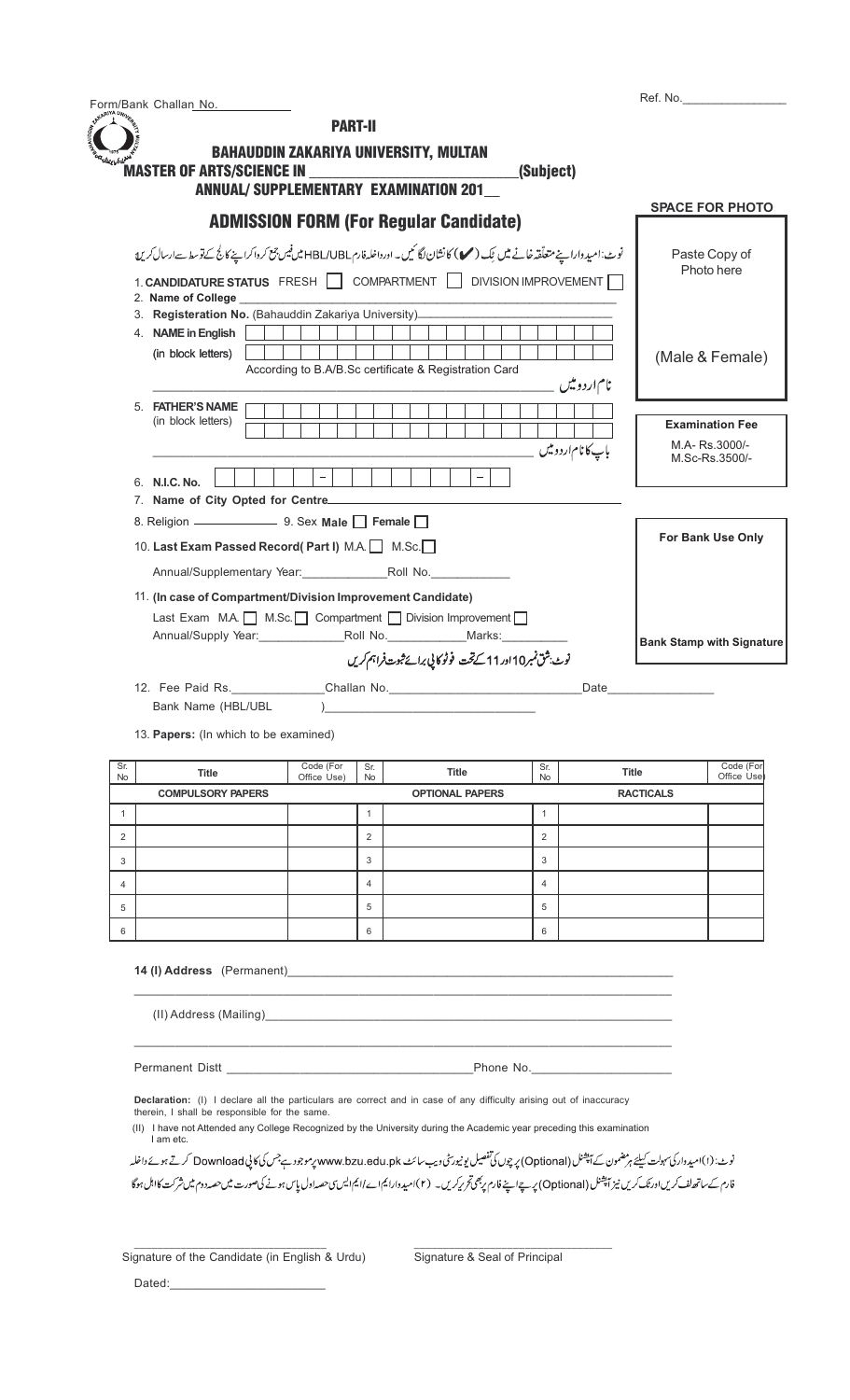## S

| <b>REGISTERED/U.P.C. EXPRESS</b><br>(Full Mailing Address)                                       | <b>REGISTERED/U.P.C. EXPRESS</b><br>(Full Mailing Address)                                                                                                                          |
|--------------------------------------------------------------------------------------------------|-------------------------------------------------------------------------------------------------------------------------------------------------------------------------------------|
|                                                                                                  |                                                                                                                                                                                     |
|                                                                                                  |                                                                                                                                                                                     |
|                                                                                                  |                                                                                                                                                                                     |
|                                                                                                  |                                                                                                                                                                                     |
|                                                                                                  |                                                                                                                                                                                     |
| _ __ __ __ __ __ __ __ __ __ __ __<br><b>REGISTERED/U.P.C. EXPRESS</b><br>(Full Mailing Address) | <u> 1986 - Andrea Andrea Andrea Andrea Andrea Andrea Andrea Andrea Andrea Andrea Andrea Andrea Andrea Andrea Andr</u><br><b>REGISTERED/U.P.C. EXPRESS</b><br>(Full Mailing Address) |
|                                                                                                  |                                                                                                                                                                                     |
|                                                                                                  |                                                                                                                                                                                     |
| Father's Name: 1997                                                                              | Father's Name: 1997                                                                                                                                                                 |
|                                                                                                  |                                                                                                                                                                                     |
|                                                                                                  |                                                                                                                                                                                     |
| BZU-PP/MUL--/002                                                                                 | Slips to be filled in by the Candidate<br>(WRITE NEATLY)                                                                                                                            |
| <b>REGISTERED/U.P.C. EXPRESS</b><br>(Full Mailing Address)                                       | <b>REGISTERED/U.P.C. EXPRESS</b><br>(Full Mailing Address)                                                                                                                          |
|                                                                                                  | Ref No.                                                                                                                                                                             |
|                                                                                                  |                                                                                                                                                                                     |
|                                                                                                  |                                                                                                                                                                                     |
|                                                                                                  |                                                                                                                                                                                     |
| Phone/Mobile No.                                                                                 | Phone/Mobile No.                                                                                                                                                                    |

 $\overline{\phantom{a}}$ 

| <b>REGISTERED/U.P.C. EXPRESS</b> |
|----------------------------------|
| (Full Mailing Address)           |

Ref No.

\_\_\_\_\_\_\_\_\_\_\_\_\_\_\_\_\_

Name: 

Phone/Mobile No.

Address:

|  |                |  | ilips to be filled in by the Candidate |  |
|--|----------------|--|----------------------------------------|--|
|  | (WRITE NEATLY) |  |                                        |  |

| <b>REGISTERED/U.P.C. EXPRESS</b> |  |
|----------------------------------|--|
| (Full Mailing Address)           |  |

\_\_\_\_\_\_\_\_\_\_\_\_\_\_\_\_

| Ref No.                                                  |
|----------------------------------------------------------|
|                                                          |
| Father's Name: <u>__________________________________</u> |
| Address: 2008                                            |
|                                                          |
| Phone/Mobile No.                                         |